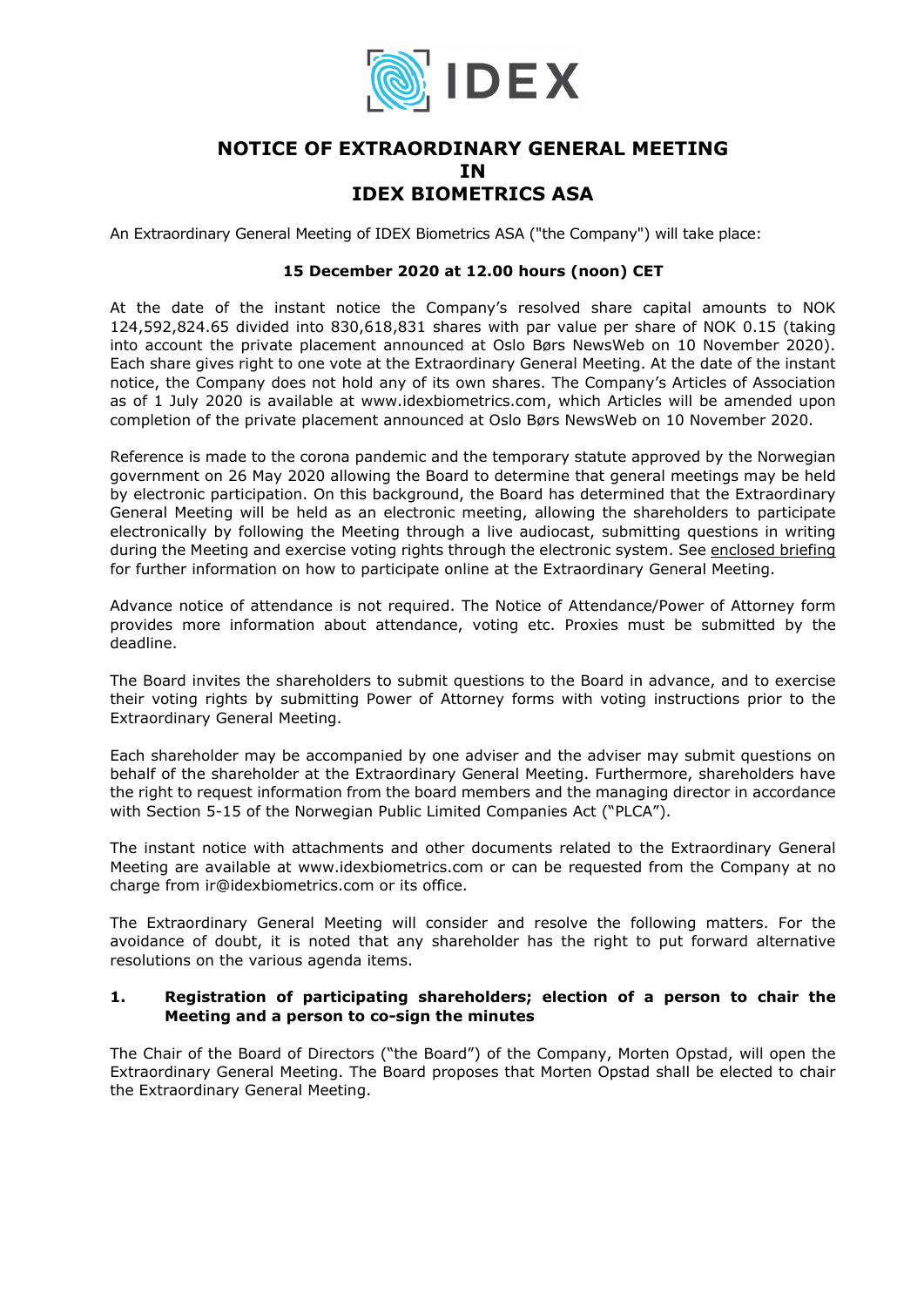## **2. Approval of the notice and the agenda of the Meeting**

## **3. Election of the Board of Directors**

Reference is made to the Company's announcement at Oslo Børs NewsWeb on 7 October 2020 regarding the nomination committee's invitation to Thomas M. Quindlen to join the Company's Board as a non-voting board observer and advisor, pending board election at the Company's next general meeting of shareholders. The nomination committee is in progress with identifying and selecting a suitable candidate to be proposed as an additional new member to the Board.

The nomination committee's recommendation on this agenda item will be presented before or at the Extraordinary General Meeting.

## **4. Approval of Indemnification Agreements**

Reference is made to the Company's announcement at Oslo Børs NewsWeb on 15 October 2020 regarding the Company's confidential submission of a registration statement to the U.S. Securities and Exchange Commission in connection with a proposed listing of American Depositary Shares ("ADSs") representing the Company's ordinary shares on the Nasdaq Stock Market.

Given the Company's intention to undertake a listing of ADSs representing its shares on a securities exchange in the United States and to become a public reporting company in such jurisdiction, which may subject the Company and its directors and officers to incremental liability in respect thereof, the Board has determined that, in order to attract and retain qualified individuals to the Board and executive management, the Company will attempt to maintain, on an ongoing basis, at its sole expense, liability insurance to protect directors and officers in the Company from certain liabilities.

The Nomination Committee considers it reasonable, prudent, necessary and, in respect of US board members, customary, for the Company contractually to obligate itself to indemnify, and to advance expenses on behalf of, such persons to the fullest extent permitted by applicable Norwegian law so that they will serve or continue to serve the Company free from undue concern that they will not be so indemnified.

The entering into of Indemnification Agreements with members of the Board of Directors is likely to be considered remuneration of the Board member, pursuant to Section 6-10 of the PLCA, and is therefore dependent on a recommendation from the Nomination Committee and approval from the General Meeting. As set out in the attached recommendation from the Nomination Committee, the Committee recommends that the Company enters into Indemnification Agreements with the Board members in substantially the form set out in Appendix 1 to this Notice. Note: Appendix 1 is available at the company's web site, www.idexbiometrics.com.

The Nomination Committee proposes the following resolution:

*It is resolved that the Indemnification Agreement, substantially in the form attached as Appendix 1 to the minutes of the Extraordinary General Meeting, is approved, and can be entered into with each member of the Board of Directors and executive management in the Company and its subsidiaries.* 

## **5. 2020 Subscription Rights Incentive Plan**

## 5.1 Approval of Plan Document

Reference is made to the resolution on item 5 in the minutes from the Annual General Meeting held on 15 May 2020.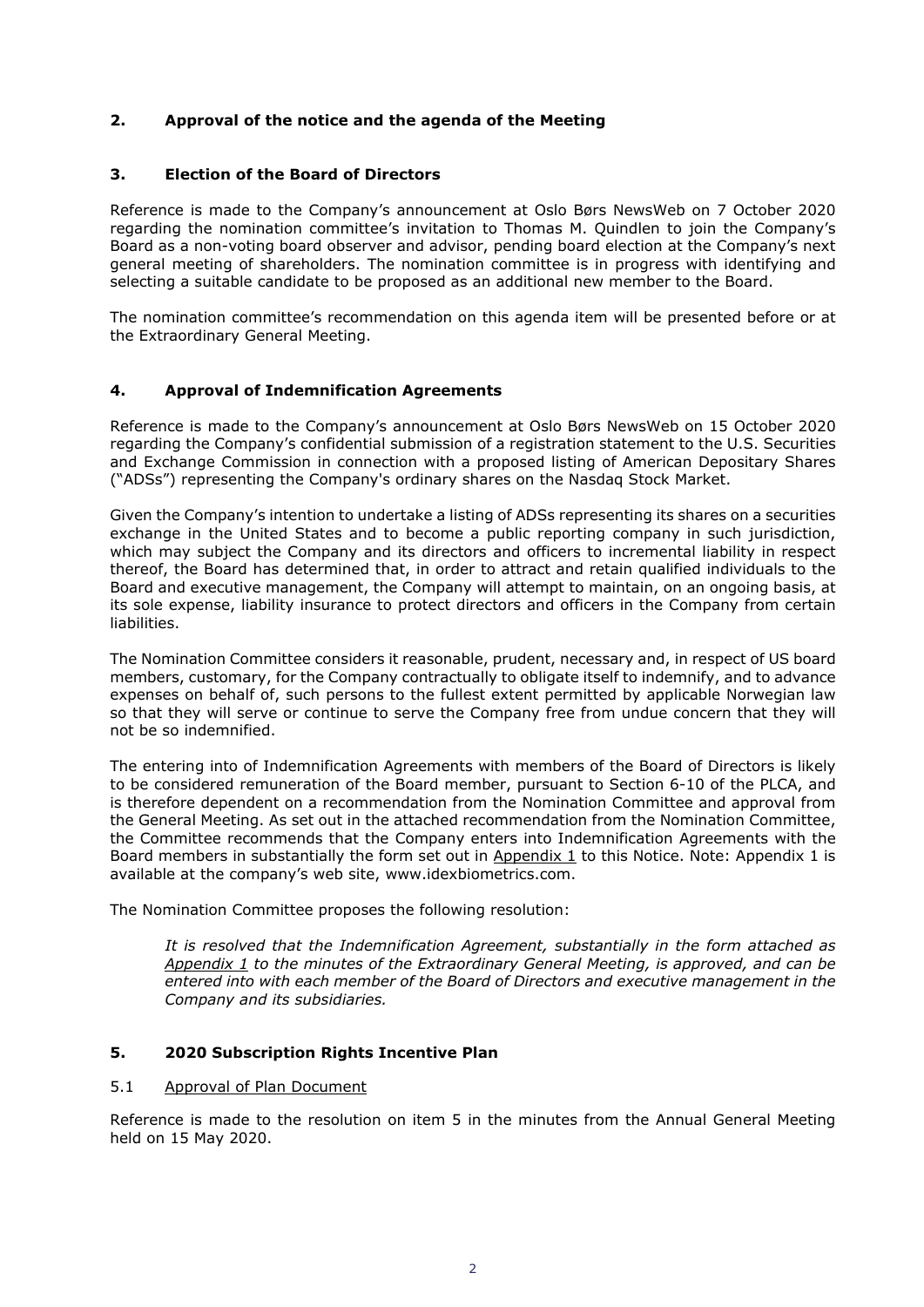In order for the 2020 Subscription Rights Incentive Plan to qualify under the US tax code, the plan document for the 2020 Subscription Rights Incentive Plan must be approved by the Company's shareholders. This document, Appendix 2 to this notice, 2 is available at the company's web site, www.idexbiometrics.com.

The Board proposes the following resolution:

*It is resolved that the 2020 Subscription Rights Incentive Plan attached as Appendix 2 to the minutes of this Extraordinary General Meeting is approved.* 

#### 5.2 Ratification and approval of Subscription Rights Exchange Program

By resolution of the 15 May 2020 Annual General Meeting, the shareholders authorized that employees and individual contractors in the Company who held incentive subscription rights under the Company's incentive subscription rights programs 2016, 2017 and/or 2018 ("Existing SRs"), could receive replacement subscription rights ("Replacement SRs") with an exercise price per share of a minimum of NOK 1.71 under the Company's 2020 Subscription Rights Incentive Plan against waiver of the Existing SRs. By the resolution of the 15 May 2020 Annual General Meeting, the replacement should be completed by 31 August 2020.

By reason of an extended administrative process, including among other things review of the exchange program documentation by legal advisors in both Norway and the United States, and system implementation practicalities, the Board was delayed in its process to issue the Replacement SRs. Consequently, while the Board timely approved the terms and conditions for the exchange program, the formal resolution of the replacement was not completed by 31 August 2020.

Reference is made to the Company's announcement at Oslo Børs NewsWeb on 4 October 2020 regarding the Board's resolution on 2 October 2020 to replace a combined total of 25,962,800 Existing SRs from the Company's incentive subscription rights programs for 2016, 2017 or 2018, with the same number of Replacement SRs under the Company's 2020 Subscription Rights Incentive Plan with an exercise price of NOK 1.71 per share. The total outstanding number of subscription rights in the Company remained unchanged.

As the Board's resolution, solely for administrative reasons, was made subsequent to the date set by the 15 May 2020 Annual General Meeting, the Board proposes that the Extraordinary General Meeting ratifies and approves the above-mentioned Subscription Rights Exchange Program.

The Board proposes the following resolution:

*It is resolved that the Board's resolution on 2 October 2020 to replace a combined total of 25,962,800 subscription rights under the Company's 2016, 2017 and 2018 incentive subscription rights programs with the same number of subscription rights under the 2020 Subscription Rights Incentive Plan is ratified and approved. The subscription rights are subject to the terms set forth in the resolution by the 15 May 2020 Annual General Meeting.* 

## **6. Authorizations to the Board to issue new shares**

Reference is made to the Company's announcement on Oslo Børs NewsWeb on 10 November 2020 regarding a private placement of shares resolved in the Company on 9 November 2020, which utilized a significant portion of the board authorization to increase the Company's share capital resolved by the Annual General Meeting on 15 May 2020.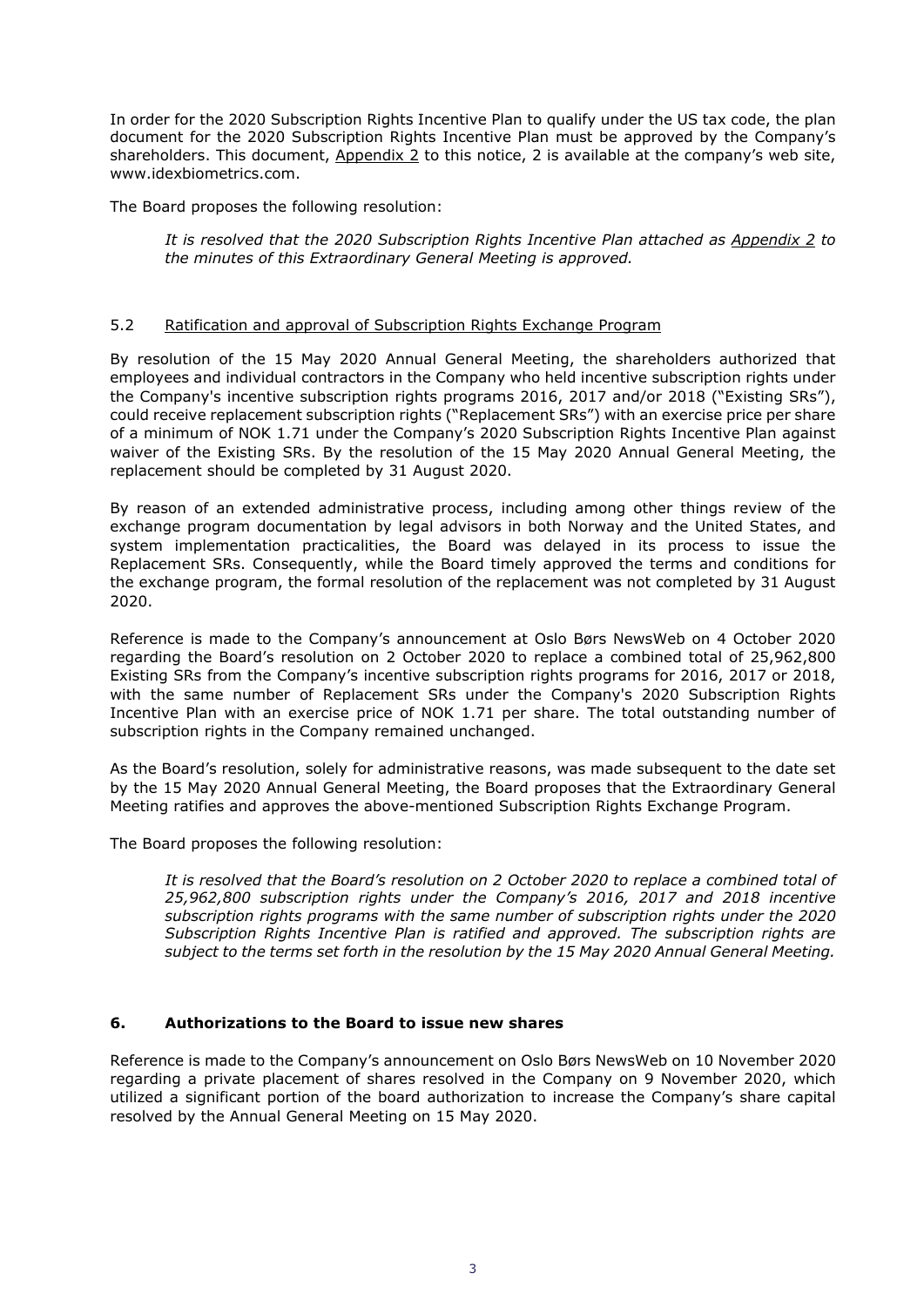The Company customarily has board authorizations in place to increase the share capital in connection with private placements and rights issues. Generally, as the Company is working to further develop its business operations, it may be necessary that the Board is able to commit transactions on a short notice. The required 21-days' notice for a general meeting may delay this process.

The Board therefore proposes that the Extraordinary General Meeting renews such board authorization and that the renewed authorizations shall expire on the date of the 2021 Annual General Meeting, however no later than 30 June 2021.

The Board proposes that the board authorizations shall be maximized individually and collectively to a total nominal value representing 10 per cent of the registered share capital of the Company at the time of the Extraordinary General Meeting.

By reason of the above, the Board proposes the adoption of the following separate authorizations to the Board to issue shares:

## *(a) Board authorization to issue shares in private placements*

- *1. The Board of Directors of IDEX Biometrics ASA ("the Company") is authorized to accomplish one or more share capital increases by issuing new shares. The total amount by which the share capital may be increased is NOK 11,821,359.75 (representing 10 per cent of the registered share capital of the Company at the time of this Notice of Extraordinary General Meeting); provided, however, that if share capital increases are registered between the date of this Notice of Extraordinary General Meeting and the Extraordinary General Meeting, the maximum total nominal value of this authorization shall be 10% of the enlarged share capital. Moreover, under no circumstances shall the sum of capital increases that may be accomplished by the Board collectively under agenda item 6 subitems (a) and (b) exceed 10% of the Company's registered share capital at the time of this authorization. Any previous authorizations given to the Board to issue shares shall be, and hereby are, withdrawn with effect from the date this authorization is registered in the Register of Business Enterprises (not including, for the avoidance of doubt, the other authorization contained in this agenda item 6, and the authorization in agenda 7.2 of the minutes from the Annual General Meeting dated 15 May 2020).*
- *2. The authorization may be used in connection with private placements and share issues to suitable investors (may be existing and/or new shareholders, hereunder employees in the Company) in order to raise additional capital for the Company. The authorization does not comprise share capital increases in connection with mergers, cf. Section 13-5 of the PLCA.*
- *3. In the event the Company's share capital or nominal value per share is changed by way of a capitalization issue, stock split, stock consolidation, share capital reduction by way of reduction of the par value etc., the maximum nominal value of the shares that may be issued under this authorization shall be adjusted accordingly.*
- *4. Existing shareholders are waiving their pre-emptive right to subscribe for shares according to the PLCA in the event of a share capital increase as authorized herein.*
- *5. The Board is authorized to decide upon the subscription terms, including issue price, date of payment and the subscribers' right to sell shares to others.*
- *6. Payment of share capital in connection with a share capital increase authorized herein may be made by way of non-cash contribution and other special subscription terms, as same are provided in Section 10-2 of the PLCA.*
- *7. The Annual General Meeting authorizes the Board to amend the Company's Articles of Association concerning the size of the share capital when the instant authorization is used.*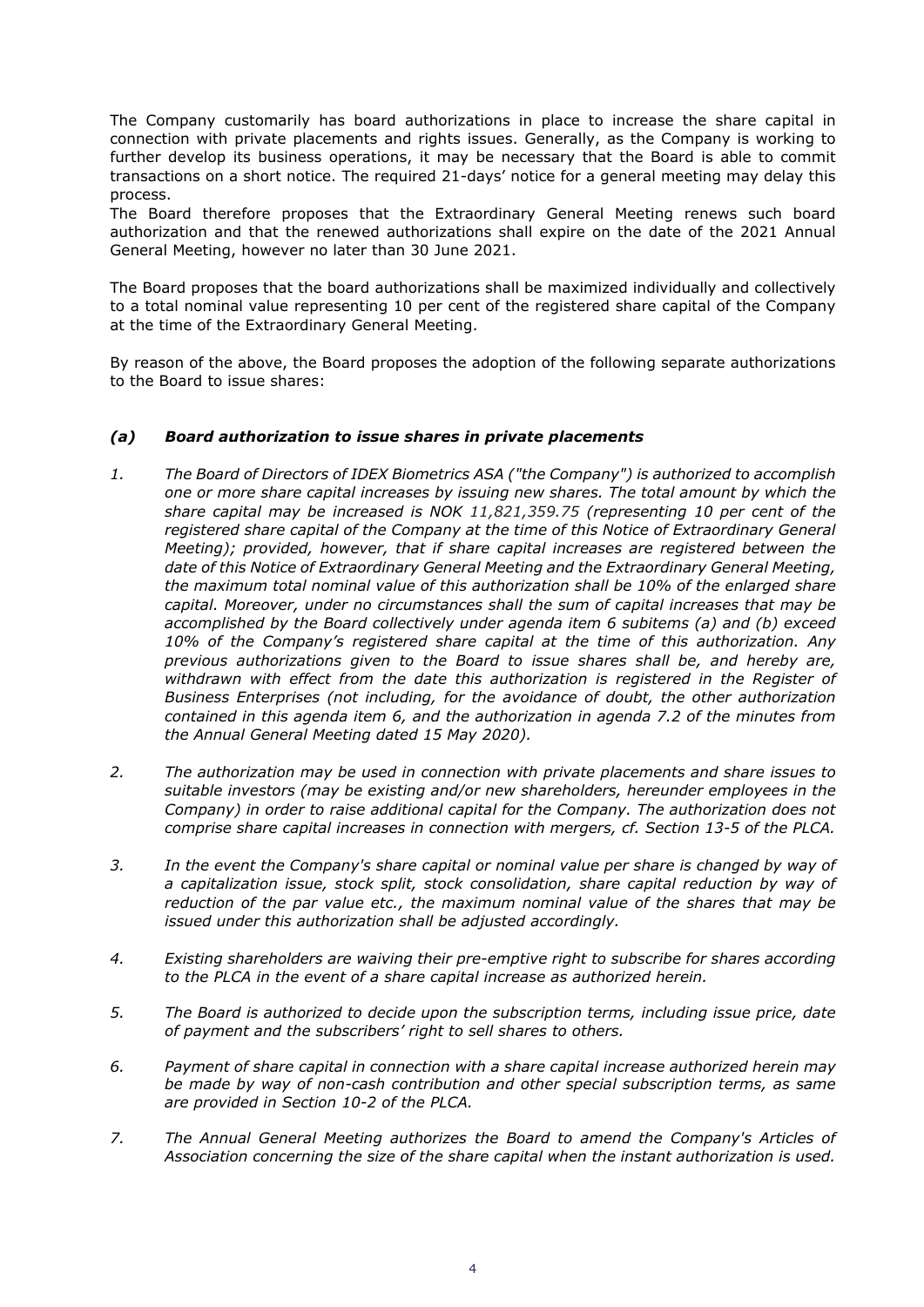- *8. The authorization shall be valid until the 2021 Annual General Meeting, but not later than 30 June 2021.*
- *9. The new shares, which may be subscribed for according to this authorization, shall have right to dividends declared subsequent to the subscriber having paid the subscription price and the associated share capital increase having been registered in the Register of Business Enterprises. In other respects, the shares shall have shareholder rights from the time of issuance, unless the Board determines otherwise.*
- *10. Shares that are not fully paid cannot be transferred or sold.*

## *(b) Board authorization to issue shares in rights issues*

- *1. The Board of Directors of IDEX Biometrics ASA ("the Company") is authorized to accomplish one or more share capital increases by issuing new shares. The total amount by which the share capital may be increased is NOK 11,821,359.75 (representing 10 per cent of the registered share capital of the Company at the time of this Notice of Extraordinary General Meeting); provided, however, that if share capital increases are registered between the date of this Notice of Extraordinary General Meeting and the Extraordinary General Meeting, the maximum total nominal value of this authorization shall be 10% of the enlarged share capital. Moreover, under no circumstances shall the sum of capital increases that may be accomplished by the Board collectively under agenda item 6 subitems (a) and (b) exceed 10% of the Company's registered share capital at the time of this authorization. Any previous authorizations given to the Board to issue shares shall be, and hereby are,*  withdrawn with effect from the date this authorization is registered in the Register of *Business Enterprises (not including, for the avoidance of doubt, the other authorization contained in this agenda item 6, and the authorization in agenda item 7.2 of the minutes from the Annual General Meeting dated 15 May 2020).*
- *2. The instant authorization may be used in connection with rights issue to existing shareholders of the Company in order to raise additional capital for the Company. The authorization does not comprise share capital increases in connection with mergers, cf. Section 13-5 of the PLCA.*
- *3. In the event the Company's share capital or nominal value per share is changed by way of a capitalization issue, stock split, stock consolidation, share capital reduction by way of reduction of the par value etc., the maximum nominal value of the shares that may be issued under this authorization shall be adjusted accordingly.*
- *4. The Board is authorized to decide upon the subscription terms, including issue price, date of payment and the subscribers' right to sell shares to others.*
- *5. Payment of share capital in connection with a share capital increase authorized herein may be made by way of non-cash contribution and other special subscription terms, as same are provided in Section 10-2 of the PLCA.*
- *6. The Annual General Meeting authorizes the Board to amend the Company's Articles of Association concerning the size of the share capital when the instant authorization is used.*
- *7. The authorization shall be valid until the 2021 Annual General Meeting, but not later than 30 June 2021.*
- *8. The new shares, which may be subscribed for according to this authorization, shall have right to dividends declared subsequent to the subscriber having paid the subscription price and the associated share capital increase having been registered in the Register of Business Enterprises. In other respects, the shares shall have shareholder rights from the time of issuance, unless the Board determines otherwise.*
- *9. Shares that are not fully paid cannot be transferred or sold.*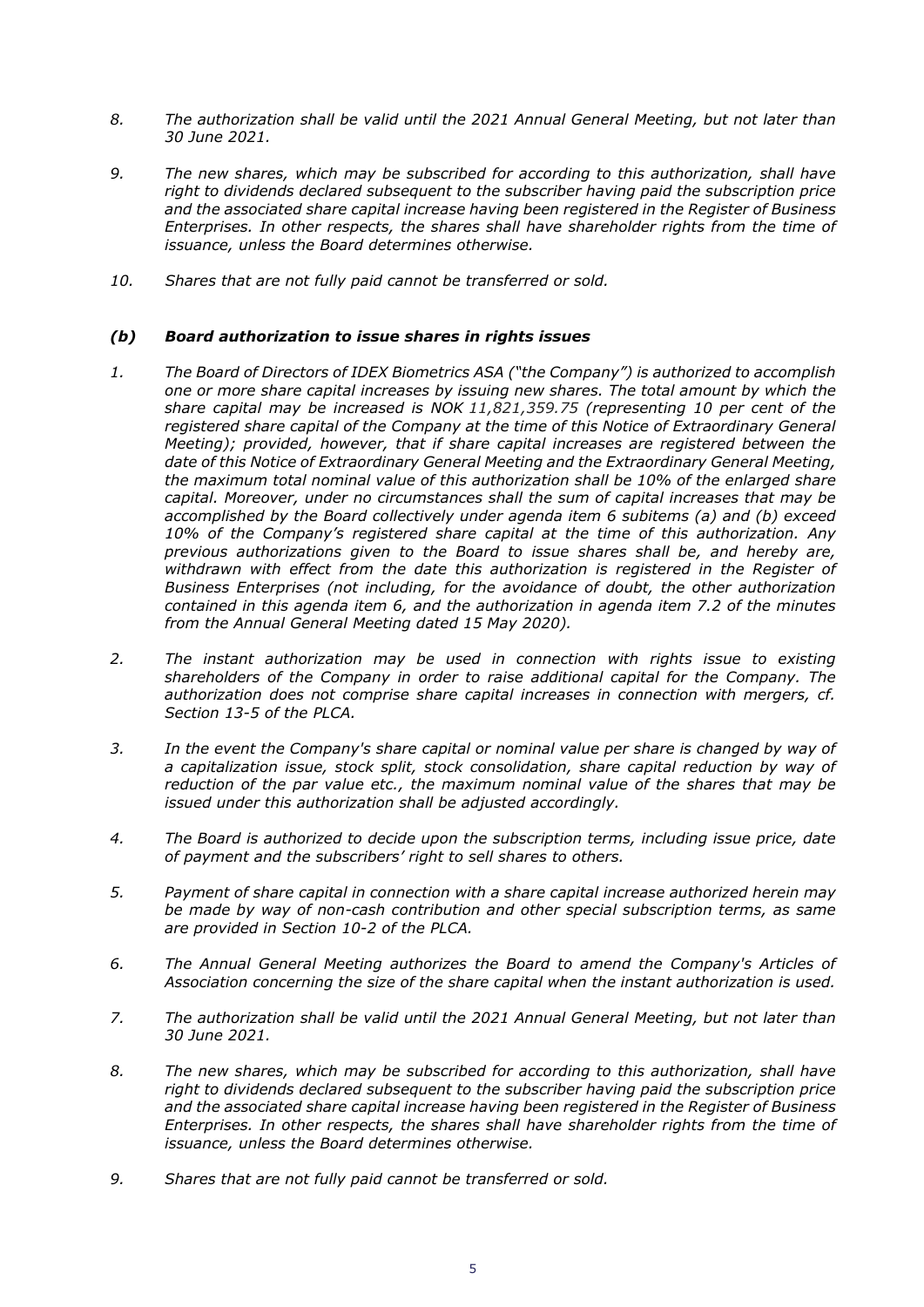## **7. Authorization to the Board to acquire own shares**

Generally, the Board believes that acquisition of own shares may be in the interest of the Company, among other reasons, for the purpose of increasing the return for the Company's shareholders. For example, acquisition of own shares may be desirable in a situation where the Company's equity and liquidity position is good, while there at the same time is limited access to attractive investment possibilities. In general, acquisition of own shares is considered as a positive sign by the stock market as it demonstrates a focus and emphasis on shareholder values.

By reason of the above and to comply with the requirements in Section 9-4 of the PLCA, the Board proposes that the Extraordinary General Meeting passes the following resolution:

- *1. In accordance with Sections 9-4 and 9-5 of the PLCA, the Board of Directors of IDEX Biometrics ASA ("the Company") is authorized to acquire the Company's own shares, through ownership or a charge, for a total nominal value of up to NOK 11,821,359.75 (representing 10 per cent of the registered share capital of the Company at the time of this Notice of Extraordinary General Meeting); provided, however, that if share capital increases are registered between the date of the Notice of the Extraordinary General Meeting and the Extraordinary General Meeting the maximum total nominal value of this authorization shall be 10% of the enlarged share capital.*
- *2. Under this authorization, the Board of Directors shall pay at a minimum NOK 0.15 per share*  and at a maximum the closing price per share, as reported by Oslo Børs, as of the close of *trading the day the offer of acquisition is made, provided, however, that the amount shall not exceed the amount of NOK 1,000 per share.*
- *3. The Board is authorized to decide upon the manner and terms of the acquisition, disposition, transfer and sale of own shares, while taking into account the statutory requirement of equal treatment of shareholders.*
- *4. In the event the Company's share capital is changed by way of a capitalization issue, stock split, stock consolidation, share capital reduction by way of reduction of the par value etc., the maximum nominal value of the shares that may be acquired, the minimum price per share, and maximum price per share shall be adjusted accordingly.*
- *5. The authorization shall be valid until the 2021 Annual General Meeting, but no later than 30 June 2021.*

\*\*\*\*\*

24 November 2020 IDEX Biometrics ASA

Morten Opstad *Chair of the Board of Directors*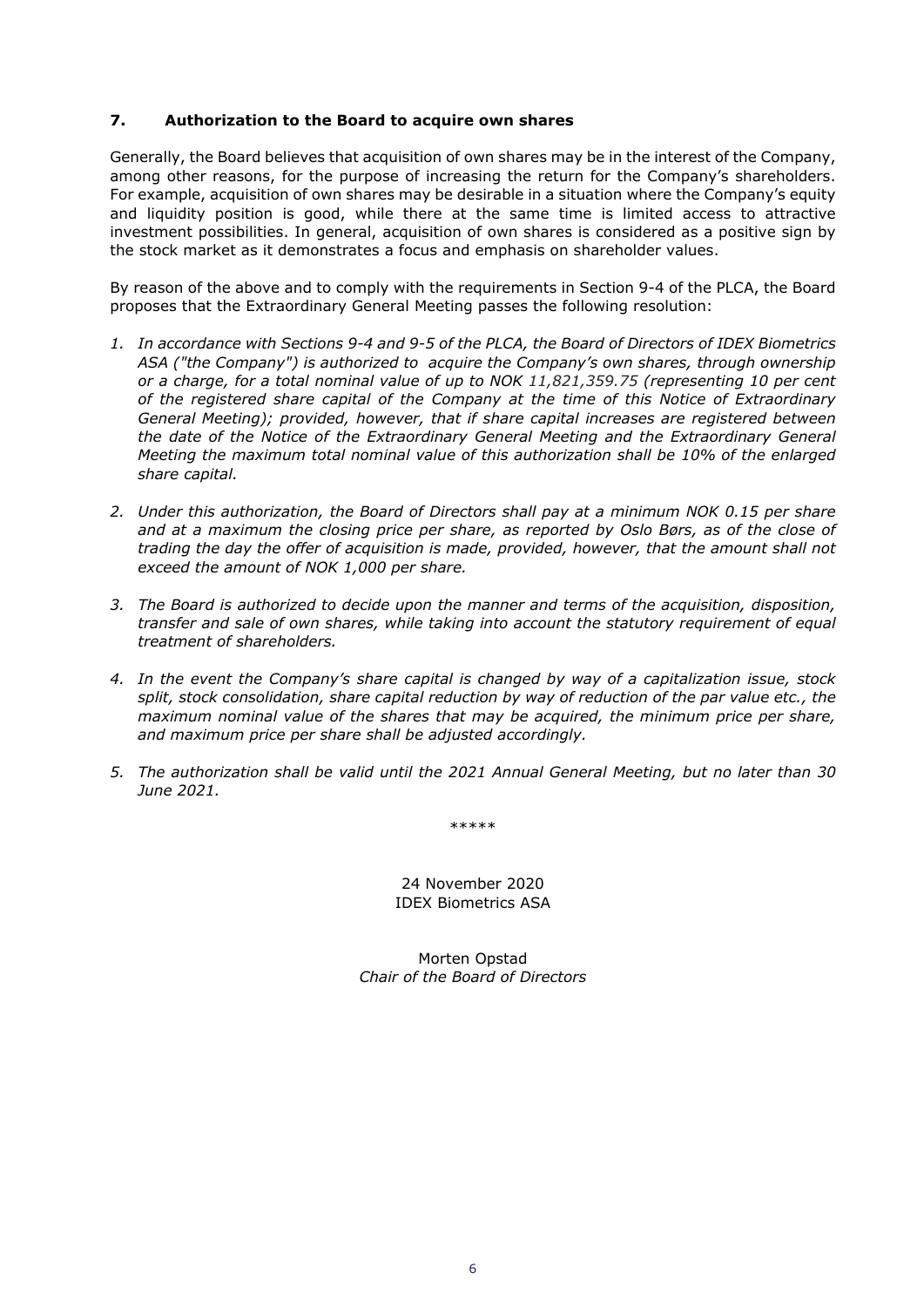

## **THE NOMINATION COMMITTEE'S PROPOSAL TO THE EXTRAORDINARY GENERAL MEETING IN IDEX BIOMETRICS ASA ON 15 DECEMBER 2020**

The nomination committee was elected at the Annual General Meeting ("AGM") on 15 May 2020 and is comprised of Robert N. Keith (Chair), Håvard Nilsson and Harald Voigt.

In addition to communicating with each other, the nomination committee has been in contact with the Company's management, the Chair of the Board, board members and some of the largest shareholders in the Company.

#### **Election of board members**

Reference is made to the Company's announcement at Oslo Børs NewsWeb on 7 October 2020 regarding the nomination committee's invitation to Thomas M. Quindlen to join the Company's board as a non-voting board observer and advisor, pending board election at the Company's next general meeting of shareholders. The nomination committee is in progress with identifying and selecting a suitable candidate to be proposed as an additional new member to the Board.

*The nomination committee's recommendation on this subject will be presented before or at the Extraordinary General Meeting.* 

#### **Approval of Indemnification Agreement**

Reference is made to the Company's announcement at Oslo Børs NewsWeb on 15 October 2020 regarding the Company's confidential submission of a registration statement to the U.S. Securities and Exchange Commission in connection with a proposed listing of American Depositary Shares ("ADSs") representing the Company's ordinary shares on the Nasdaq Stock Market.

Given the Company's intention to undertake a listing of ADSs representing its shares on a securities exchange in the United States and to become a public reporting company in such jurisdiction, which may subject the Company and its directors and officers to incremental liability in respect thereof, the Company, in order to attract and retain qualified individuals to the Board and executive management, attempts to maintain, on an ongoing basis, at its sole expense, liability insurance to protect directors and officers in the Company from certain liabilities.

The nomination committee considers it reasonable, prudent, necessary and, in respect of US board members, customary, for the Company contractually to obligate itself to indemnify, and to advance expenses on behalf of, such persons to the fullest extent permitted by applicable Norwegian law so that they will serve or continue to serve the Company free from undue concern that they will not be so indemnified.

Entering into Indemnification Agreements with members of the Board of Directors is likely to be considered remuneration of the Board member pursuant to Section 6-10 of the PLCA, which therefore would requirement the involvement and recommendation from the nomination committee.

Therefore, the nomination committee recommends to the General Meeting that the Company enters into such agreements with the Board members and executive management, substantially in the form set out in Appendix 1 to the Notice to the Extraordinary General Meeting to be held on 15 December 2020.

The nomination committee proposes the following resolution:

*It is resolved that the Indemnification Agreement, substantially in the form attached as Appendix 1 to this proposal, is approved, and can be entered into with each member of the Board of Directors and executive management in the Company and its subsidiaries.* 

> 24 November 2020 *The Nomination Committee in IDEX Biometrics ASA*

*Chair* 

Robert N. Keith **Håvard Nilsson** Harald Voigt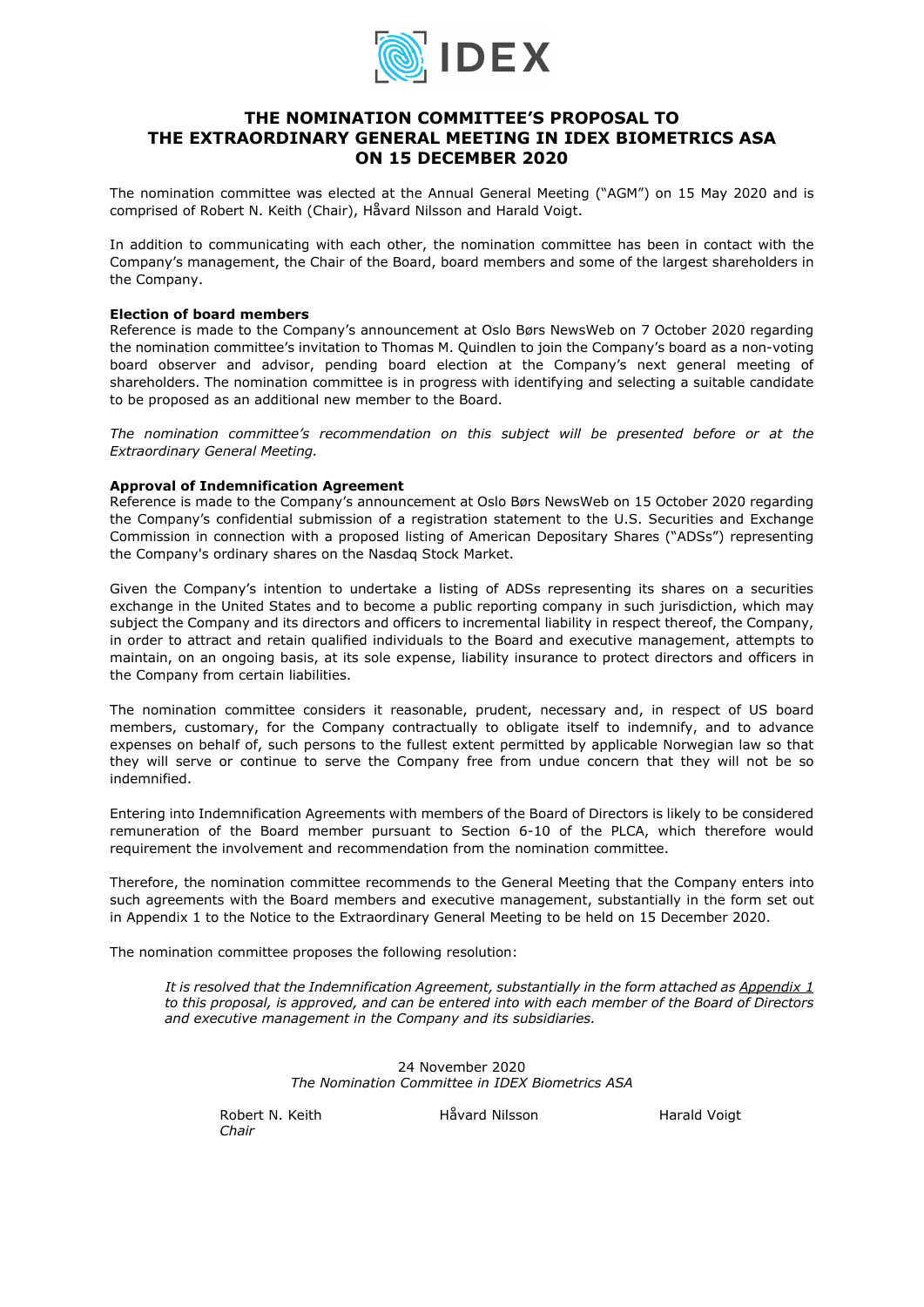

**Ref no: PIN code:** 

## **Extraordinary General Meeting**

The Extraordinary General Meeting of IDEX Biometrics ASA will be held on 15 December 2020 at 12.00 hrs. (noon) CET

## **The Extraordinary General Meeting is held as an online meeting only**

Please refer to the guide on how to attend. Advance registration is not required to participate online, but you must be logged in before the meeting starts. If you are not logged in before the general meeting starts, you will not be able to attend. Log in opens one hour before the meeting starts.

#### **Please log in at https://web.lumiagm.com/?fromUrl=127976397**

You must identify yourself using the reference number and PIN code above.

The reference number and PIN is also available in VPS Investor Services (Corporate Actions – General Meeting – click IDEX's ISIN). You can also obtain your reference number and PIN code by contacting DNB Bank Registrar's Dept by phone  $+47$  2326 8020 or by e-mail genf@dnb.no.

Please note that if you do not wish to participate online, you may grant proxy to the chair of the board or another person, with or without voting instructions. Please see below and overleaf for details.



## **Proxy without voting instructions The Ref no:** PIN code:

This proxy form is to be used for a proxy without voting instructions. To grant a proxy with voting instructions, please use page 2.

If you do not attend the Extraordinary General Meeting in person, this proxy may be used by a person authorised by you, or you may send the proxy without naming the proxy holder, in such case, the proxy will be deemed to be given to the Chair of the Board or a person authorised by the Board. The proxy must be dated and signed.

The proxy form should be received by DNB Bank ASA, Registrar's Dept no later than 11 December 2020 at 12.00 hrs. **The proxy may be sent electronically at https://www.idexbiometrics.com/investors/general-meetings/ or through VPS Investor Services.** The proxy form may also be sent by e-mail to genf@dnb.no, regular mail to DNB Bank ASA, Registrar's Department, P.O.Box 1600 Sentrum, NO-0021 Oslo, Norway. Fax is not available.

| The undersigned |
|-----------------|
|                 |

hereby grants (tick one of the two):

 $\Box$  the Chair of the Board (or a person authorised by the Board), or

| (Name of proxy holder in capital letters)                                                                                     |
|-------------------------------------------------------------------------------------------------------------------------------|
| a proxy to attend and vote for my/our shares at the Extraordinary General Meeting of IDEX Biometrics ASA on 15 December 2020. |

Place Date Date Shareholder's signature  **(Signature only when granting a proxy)** 

With regard to rights of attendance and voting, reference is made to the Norwegian Public Limited Liability Companies Act, in particular Chapter 5. If the shareholder is a company, the company's certificate of registration must be attached to the proxy.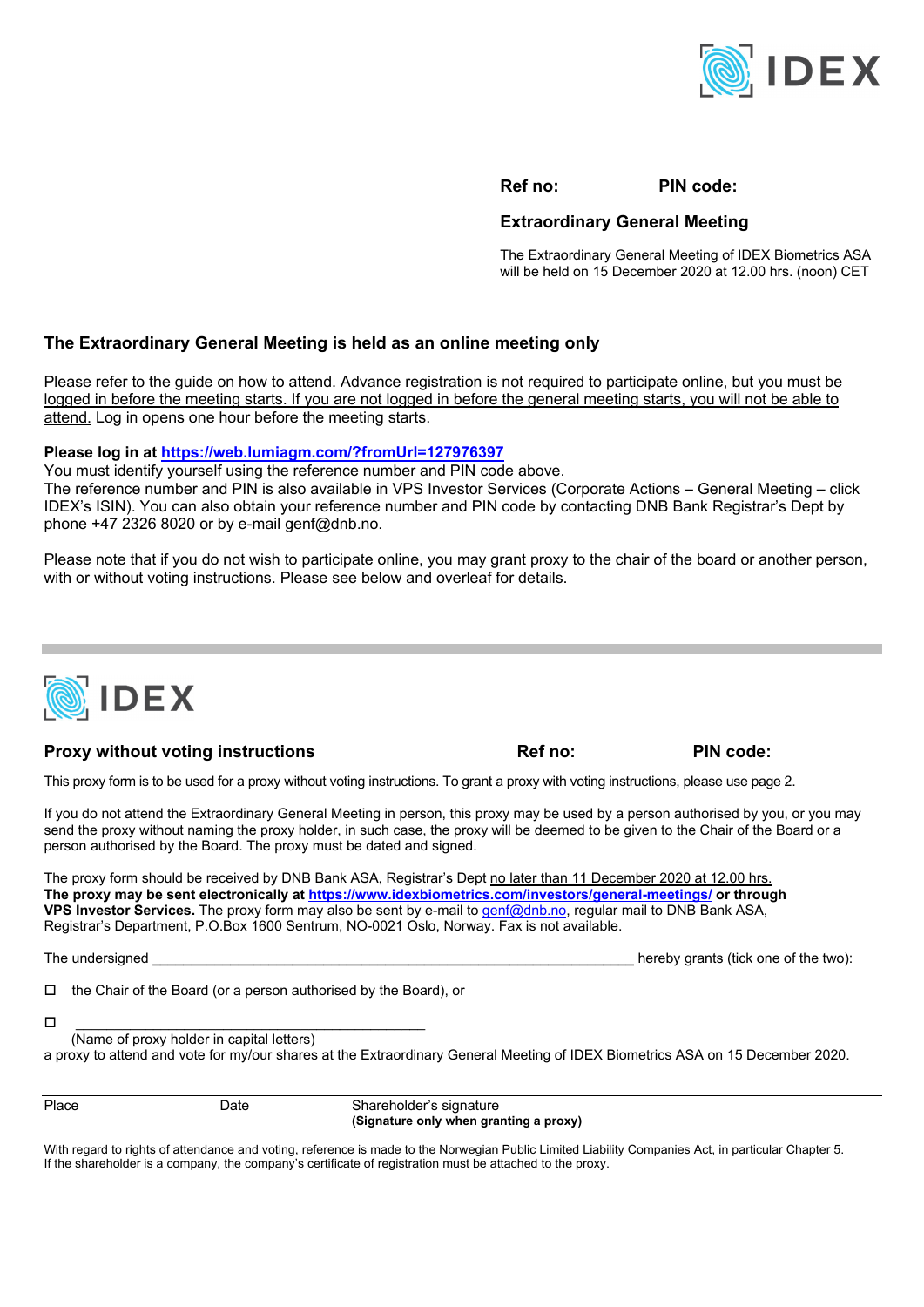

## Proxy with voting instructions **Proxy with voting instructions Ref no:** PIN code:

This proxy form is to be used for a proxy with voting instructions. If you do not attend the Extraordinary General Meeting in person, you may use this proxy form to give voting instructions. You may grant a proxy with voting instructions to a person authorised by you, or you may send the proxy without naming the proxy holder, in which case the proxy will be deemed to have been given to the Chairman of the Board of Directors or a person authorised by the Board of Directors. The proxy must be dated and signed.

The proxy form must be received by DNB Bank ASA, Registrar's Dept. no later than 11 December 2020 at 12.00 hrs. It may also be sent by e-mail to genf@dnb.no, regular mail to DNB Bank ASA, Registrar's Department, P.O.Box 1600 Sentrum, 0021 Oslo, Norway. Fax is not available.

The undersigned:

hereby grants the Chair of the Board or a person authorised by the Board proxy to attend and vote for my/our shares at the Extraordinary General Meeting of IDEX Biometrics ASA on 15 December 2020.

The votes shall be exercised in accordance with the instructions below. Please note that if any items below are not not ticked off, this will be deemed to be an instruction to vote "for" the proposals in the notice. However, if any motions are made from the floor in addition to or in replacement of the proposals in the notice, the proxy holder may vote at his or her discretion. In such case, the proxy holder will vote on the basis of his or her reasonable understanding of the motion. The same applies if there is any doubt as to how the instructions should be understood. Where no such reasonable interpretation is possible, the proxy holder may abstain from voting.

| <b>Subjects</b>                                        |                                                                               | For    | <b>Against</b> | <b>Abstain</b> |
|--------------------------------------------------------|-------------------------------------------------------------------------------|--------|----------------|----------------|
| 1.                                                     | Election of a person to chair the meeting and a person to co-sign the minutes | □      | □              | □              |
| 2.                                                     | Approval of the notice and agenda of the meeting                              | □      | □              | □              |
| 3.                                                     | Election of the Board of Directors                                            | □      | □              | □              |
| 4.                                                     | Approval of Indemnification Agreements                                        | П      | □              | □              |
| 5.1                                                    | Approval of 2020 Subscription Rights Incentive Plan document                  | $\Box$ | П              | □              |
| 5.2                                                    | Ratification and Approval of Subscription Rights Exchange Program             | □      | □              | □              |
|                                                        | 6 (a) Authorization to the Board to issue new shares in private placements    | □      | □              | ◻              |
|                                                        | 6 (b) Authorization to the Board to issue new shares in rights issues         | П      | □              | $\Box$         |
| Authorization to the Board to acquire own shares<br>7. |                                                                               | П      | □              | □              |

Place Date Date Shareholder's signature  **(Signature only when granting a proxy)** 

With regard to rights of attendance and voting, reference is made to the Norwegian Public Limited Liability Companies Act, in particular Chapter 5. If the shareholder is a company, the company's certificate of registration must be attached to the proxy.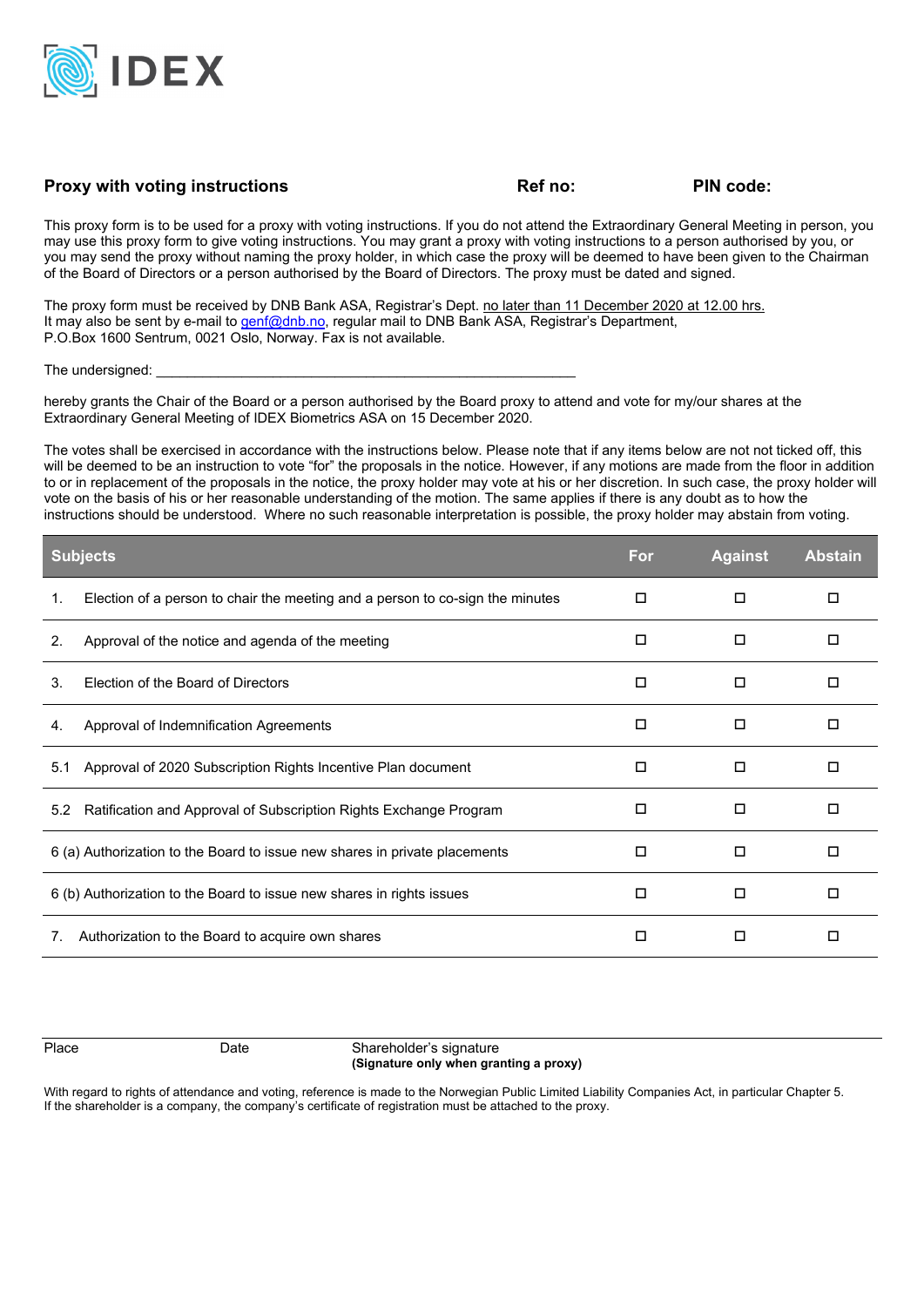## **GUIDE FOR ONLINE ATTENDANCE IDEX BIOMETRICS ASA 15 DECEMBER 2020**

**The guide outlines how to participate online. We also point out that instead of participating online, you have the opportunity to give proxy to the chair of the board or another person in advance of the meeting. See the notice about how to submit a proxy. If you grant a proxy with instructions, you can still choose to log in to the general meeting and override your vote on the individual items. If you have given an open power of attorney, but also log in to the meeting, you will reclaim your voting rights and must vote online.** 

The technical solution is administered by DNB Bank Registrars Department, which has licensed the software from Lumi Ltd., giving all shareholders the option to attend online.

By attending the online, shareholders will see a live webcast of the meeting, and may submit questions relating to the items on the agenda and cast votes on each item on the agenda. The shareholders are securely identified by reference number and PIN code

No advance registration is required, but **you must be logged in before the meeting starts.** The following pages will provide a guide on how to access, participate and cast your votes at the General Meeting.

**Shareholders who do not find their reference number and PIN code for access or have other technical questions may call DNB Registrar's Department on phone + 47 2326 8020 (08:00-15:30 CET), or send an e-mail to genf@dnb.no**

## **HOW TO ACCESS THE ONLINE EGM**

#### **STEP 1**

In order to participate online you need access to the Lumi solution by doing either of the following:

- a) **Use the Lumi AGM app:** Download the Lumi AGM app from the Apple App Store or Google Play Store by searching for Lumi AGM, or
- b) **Visit**

**https://web.lumiagm.com:** Go to the Lumi AGM website **https://web.lumiagm.com** either on your smartphone, tablet or computer. You will need the latest versions of Chrome, Safari, Internet Explorer 11, Edge or Firefox. Please ensure your browser is compatible.

#### **STEP 2**

Once you have either downloaded the **Lumi AGM app** or entered

**https://web.lumiagm.com** into your web browser, you'll be asked to enter the following **meeting ID** and click **Join**:

# --------------------------------- Meeting ID: 127-976-397 ---------------------------------

Or use this link

https://web.lumiagm.com/?fromUrl=127976397

and you will go directly to Step 3

#### **STEP 3**

You will then be required to enter your ID:

a) **Reference number from VPS** 

b) **PIN code from VPS**

#### **You will be able to log in one hour before the meeting starts.**

When successfully authenticated, the info screen will be displayed. You can view company information, submit questions relating to the items on the agenda and live stream the webcast.